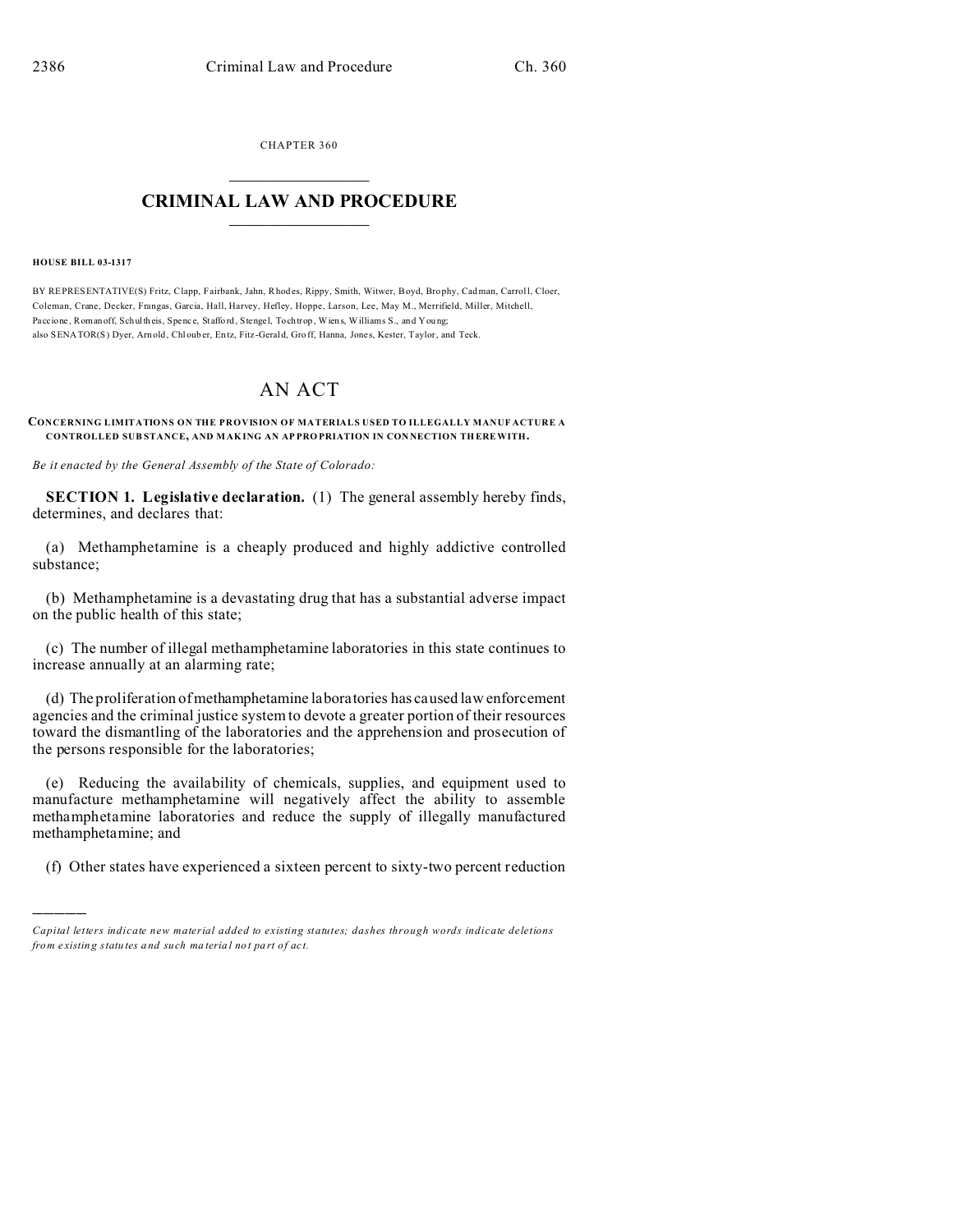in methamphetamine laboratories as a result of adopting legislation similar to this act.

(2) (a) The general assembly therefore finds and declares that the sale or distribution of chemicals, supplies, or equipment under circumstances in which the seller or distributor knows or should know that a person intends to use the item to illegally manufacture a controlled substance should be prohibited.

(b) The general assembly further declares that the effective date of this act should be postponed until July 1, 2004, in order to provide law enforcement agencies the opportunity to adequately train and educate wholesalers and retailers who sell or distribute products used in the manufacture of controlled substances.

(c) The general assembly further declares that this act will have a cost-neutral impact on the department of corrections.

(d) It is the intent of the general assembly that nothing in this act be construed to require a person who sells, distributes, or uses chemicals, supplies, or equipment that is regulated by federal or state law to violate any applicable federal or state regulation, standard, or requirement.

**SECTION 2.** Part 4 of article 18 of title 18, Colorado Revised Statutes, is amended BY THE ADDITION OF A NEW SECTION to read:

**18-18-412.7. Sale or distribution of materials to manufacture controlled substances.** (1) A PERSON WHO SELLS OR DISTRIBUTES CHEMICALS, SUPPLIES, OR EQUIPMENT, AND WHO KNOWS OR REASONABLY SHOULD KNOW OR BELIEVES THAT A PERSON INTENDS TO USE THE CHEMICALS, SUPPLIES, OR EQUIPMENT TO ILLEGALLY MANUFACTURE A CONTROLLED SUBSTANCE VIOLATES THIS SECTION.

(2) A VIOLATION OF THIS SECTION IS A CLASS 3 FELONY.

**SECTION 3.** 18-1.3-401 (10) (b) (XII) and (10) (b) (XIII), Colorado Revised Statutes, are amended, and the said 18-1.3-401 (10) (b) is further amended BY THE ADDITION OF A NEW SUBPARAGRAPH, to read:

**18-1.3-401. Felonies classified - presumptive penalties.** (10) (b) Crimes that present an extraordinary risk of harm to society shall include the following:

(XII) Any crime of violence, as defined in section  $18-1.3-406$ ; and

(XIII) Stalking, as described in section 18-9-111 (4); AND

(XIV) SALE OR DISTRIBUTION OF MATERIALS TO MANUFACTURE CONTROLLED SUBSTANCES, AS DESCRIBED IN SECTION 18-18-412.7.

**SECTION 4.** 35-13-105, Colorado Revised Statutes, is amended to read:

**35-13-105. Restriction of use of containers.** (1) No person, firm, or corporation, other than the owner and those authorized by the owner to do so, shall sell, fill, refill, deliver, or permit to be delivered, or use in any manner any anhydrous ammonia container or receptacle for any other purpose whatsoever.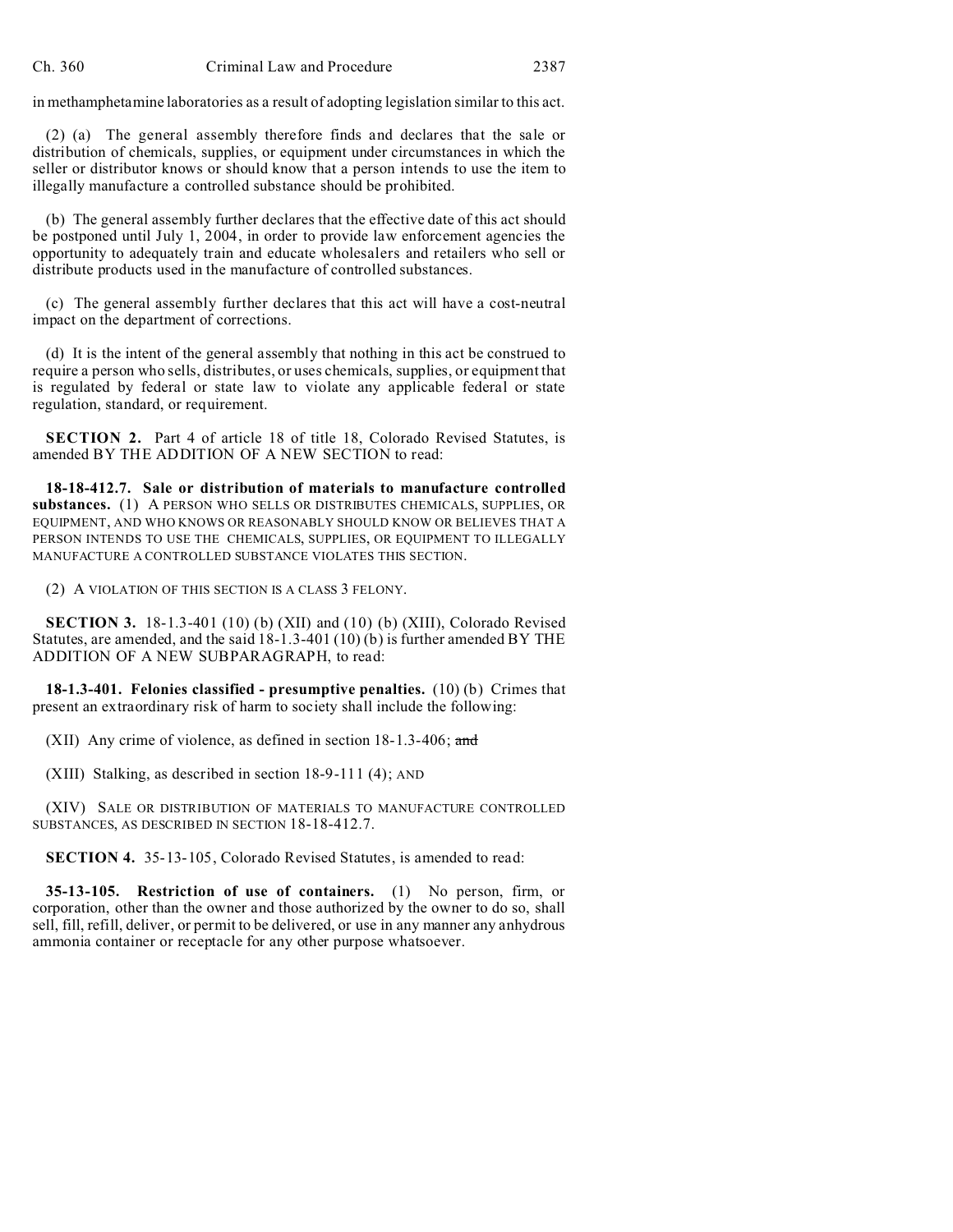(2) NO PERSON SHALL SELL, PURCHASE, ATTEMPT TO PURCHASE, FILL, REFILL, DELIVER, OR PERMIT TO BE DELIVERED ANY ANHYDROUS AMMONIA CONTAINER OR RECEPTACLE THAT HAS NOT BEEN INSPECTED IN COMPLIANCE WITH THE PROVISIONS OF THIS ARTICLE AND THAT IS LESS THAN FIVE HUNDRED GALLONS.

**SECTION 5.** Part 1 of article 1 of title 17, Colorado Revised Statutes, is amended BY THE ADDITION OF A NEW SECTION to read:

**17-1-146. Appropriation to comply with section 2-2-703 - HB 03-1317.** (1) PURSUANT TO SECTION 2-2-703, C.R.S., THE FOLLOWING STATUTORY APPROPRIATIONS, OR SO MUCH THEREOF AS MAY BE NECESSARY, ARE MADE IN ORDER TO IMPLEMENT H.B. 03-1317, ENACTED AT THE FIRST REGULAR SESSION OF THE SIXTY-FOURTH GENERAL ASSEMBLY:

(a) FOR THE FISCAL YEAR BEGINNING JULY 1, 2004, IN ADDITION TO ANY OTHER APPROPRIATION, THERE IS HEREBYAPPROPRIATED FROM THE CAPITAL CONSTRUCTION FUND CREATED IN SECTION 24-75-302, C.R.S., TO THE CORRECTIONS EXPANSION RESERVE FUND CREATED IN SECTION 17-1-116, THE SUM OF SIXTY-NINE THOUSAND FOUR HUNDRED SIXTY-SEVEN DOLLARS (\$69,467).

(b) (I) FOR THE FISCAL YEAR BEGINNING JULY 1, 2005, IN ADDITION TO ANY OTHER APPROPRIATION, THERE IS HEREBY APPROPRIATED, FROM THE CAPITALCONSTRUCTION FUND CREATED IN SECTION 24-75-302, C.R.S., TO THE CORRECTIONS EXPANSION RESERVE FUND CREATED IN SECTION 17-1-116, THE SUM OF SIXTY-NINE THOUSAND FOUR HUNDRED SIXTY-SEVEN DOLLARS (\$69,467).

(II) FOR THE FISCAL YEAR BEGINNING JULY 1, 2005, IN ADDITION TO ANY OTHER APPROPRIATION, THERE IS HEREBY APPROPRIATED TO THE DEPARTMENT OF CORRECTIONS, OUT OF ANY MONEYS IN THE GENERAL FUND NOT OTHERWISE APPROPRIATED, THE SUM OF TWENTY-EIGHT THOUSAND TWO HUNDRED EIGHTEEN DOLLARS (\$28,218).

(c) (I) FOR THE FISCAL YEAR BEGINNING JULY 1, 2006, IN ADDITION TO ANY OTHER APPROPRIATION,THEREISHEREBY APPROPRIATED, FROM THE CAPITAL CONSTRUCTION FUND CREATED IN SECTION 24-75-302, C.R.S., TO THE CORRECTIONS EXPANSION RESERVE FUND CREATED IN SECTION 17-1-116, THE SUM OF SIXTY-NINE THOUSAND FOUR HUNDRED SIXTY-SEVEN DOLLARS (\$69,467).

(II) FOR THE FISCAL YEAR BEGINNING JULY 1, 2006, IN ADDITION TO ANY OTHER APPROPRIATION, THERE IS HEREBY APPROPRIATED TO THE DEPARTMENT OF CORRECTIONS, OUT OF ANY MONEYS IN THE GENERAL FUND NOT OTHERWISE APPROPRIATED, THE SUM OF FIFTY-SIX THOUSAND FOUR HUNDRED THIRTY-SIX DOLLARS (\$56,436).

(d) (I) FOR THE FISCAL YEAR BEGINNING JULY 1, 2007, IN ADDITION TO ANY OTHER APPROPRIATION, THERE IS HEREBY APPROPRIATED, FROM THE CAPITAL CONSTRUCTION FUND CREATED IN SECTION 24-75-302, C.R.S., TO THE CORRECTIONS EXPANSION RESERVE FUND CREATED IN SECTION 17-1-116, THE SUM OF FIFTY-FIVE THOUSAND FIVE HUNDRED SEVENTY-FOUR DOLLARS (\$55,574).

(II) FOR THE FISCAL YEAR BEGINNING JULY 1, 2007, IN ADDITION TO ANY OTHER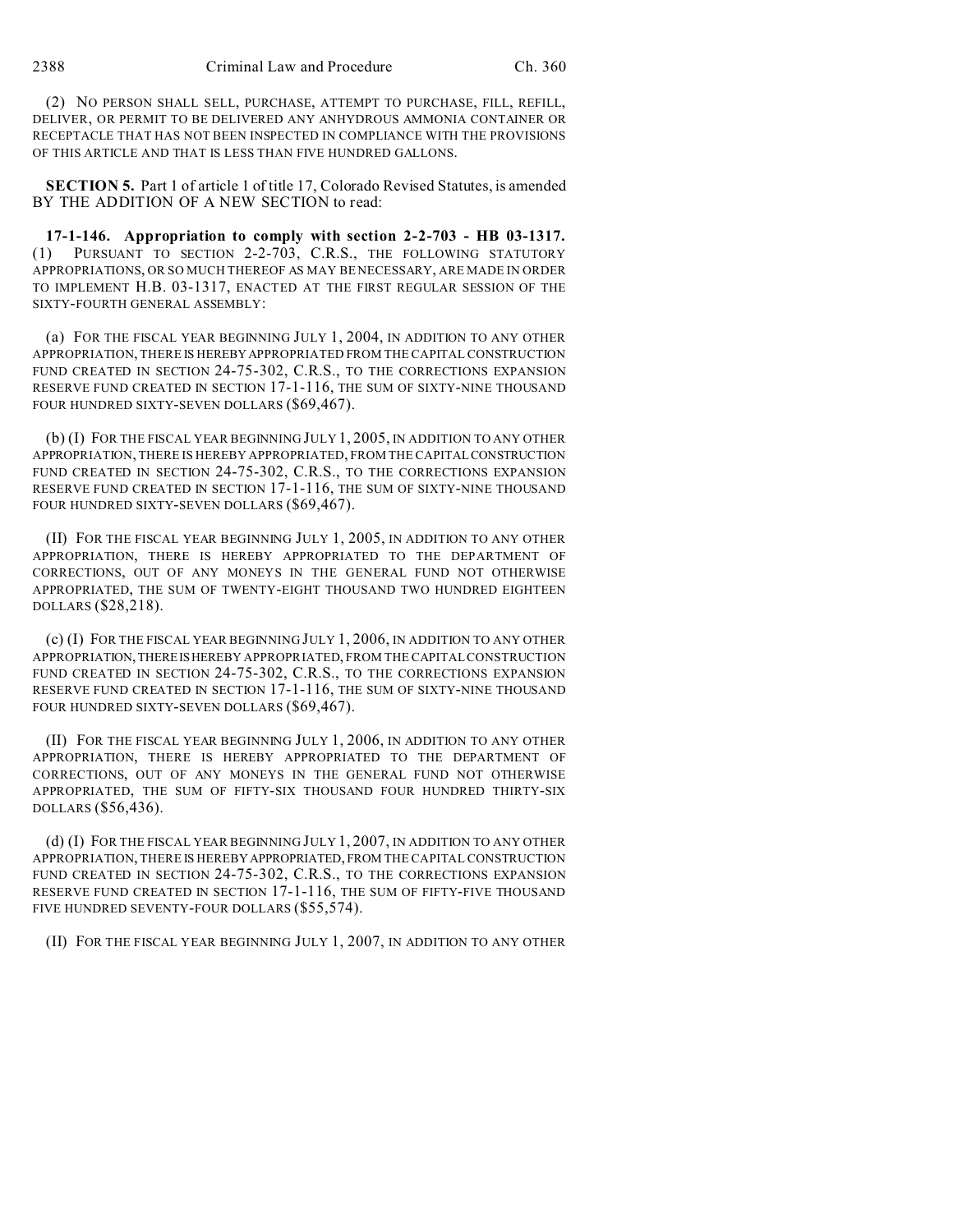APPROPRIATION, THERE IS HEREBY APPROPRIATED TO THE DEPARTMENT OF CORRECTIONS, OUT OF ANY MONEYS IN THE GENERAL FUND NOT OTHERWISE APPROPRIATED, THE SUM OF EIGHTY-FOUR THOUSAND SIX HUNDRED FIFTY-FOUR DOLLARS (\$84,654).

**SECTION 6.** The introductory portion to 24-75-302 (2) and 24-75-302 (2) (q), (2) (r), and (2) (s), Colorado Revised Statutes, are amended, and the said 24-75-302 (2) is further amended BY THE ADDITION OF THE FOLLOWING NEW PARAGRAPH, to read:

**24-75-302. Capital construction fund - capital assessment fees - calculation.** (2) As of July 1, 1988, and July 1 of each year thereafter through July 1, 2006 2008, a sum as specified in this subsection (2) shall accrue to the capital construction fund. The state treasurer and the controller shall transfer such sum out of the general fund and into the capital construction fund as moneys become available in the general fund during the fiscal year beginning on said July 1. Transfers between funds pursuant to this subsection (2) shall not be deemed to be appropriations subject to the limitations of section 24-75-201.1. The amount which shall accrue pursuant to this subsection (2) shall be as follows:

(q) On July 1, 2004, one hundred million dollars, plus two hundred thirty-three thousand eight hundred seventy-two dollars pursuant to H.B. 00-1201, enacted at the second regular session of the sixty-second general assembly; plus seventy-nine thousand eight hundred eighty-seven dollars pursuant to H.B. 01-1242, enacted at the first regular session of the sixty-third general assembly; plus four hundred eighty-six thousand two hundred sixty-nine dollars pursuant to S.B. 02-050, enacted at the second regular session of the sixty-third general assembly; plus nine hundred seventy-two thousand five hundred thirty-eight dollars pursuant to H.B. 02-1038, enacted at the second regular session of the sixty-third general assembly; plus four thousand twelve dollars pursuant to section 3 of H.B. 02S-1006 enacted at the third extraordinary session of the sixty-third general assembly; PLUS SIXTY-NINE THOUSAND FOUR HUNDRED SIXTY-SEVEN DOLLARS PURSUANT TO H.B. 03-1317, ENACTED AT THE FIRST REGULAR SESSION OFTHESIXTY-FOURTH GENERAL ASSEMBLY;

(r) On July 1, 2005, one hundred million dollars, plus four hundred forty-nine thousand seven hundred ninety-nine dollars pursuant to S.B. 02-050, enacted at the second regular session of the sixty-third general assembly; PLUS SIXTY-NINE THOUSAND FOUR HUNDRED SIXTY-SEVEN DOLLARS PURSUANT TO H.B. 03-1317, ENACTED AT THEFIRST REGULAR SESSION OF THE SIXTY-FOURTH GENERAL ASSEMBLY;

(s) On July 1, 2006, twenty-two thousand nine hundred twenty-four dollars pursuant to section 3 of H.B. 02S-1006, enacted at the third extraordinary session of the sixty-third general assembly; PLUS SIXTY-NINE THOUSAND FOUR HUNDRED SIXTY-SEVEN DOLLARS PURSUANT TO H.B.03-1317, ENACTED AT THE FIRST REGULAR SESSION OF THE SIXTY-FOURTH GENERAL ASSEMBLY;

(t) ON JULY 1, 2007, FIFTY-FIVE THOUSAND FIVE HUNDRED SEVENTY-FOUR DOLLARS PURSUANT TO H.B. 03-1317, ENACTED AT THE FIRST REGULAR SESSION OF THE SIXTY-FOURTH GENERAL ASSEMBLY.

**SECTION 7. Effective date - applicability.** This act shall take effect July 1,